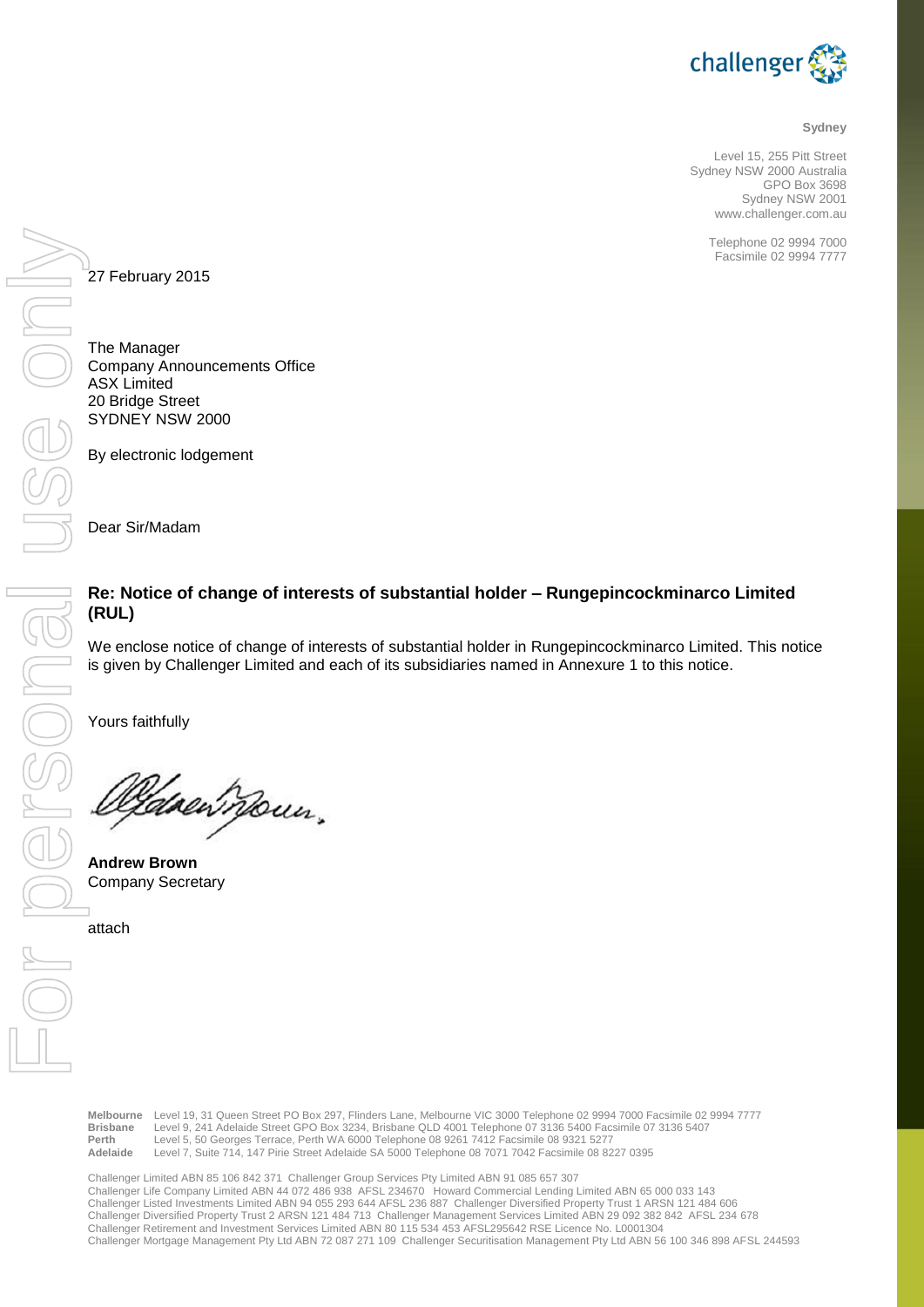### **Form 604**

**Corporations Act 2001 Section 671B**

# **Notice of change of interests of substantial holder**

| Company name/Scheme<br>To                                        | Rungepincockminarco Limited |                                                                   |  |
|------------------------------------------------------------------|-----------------------------|-------------------------------------------------------------------|--|
| <b>ACN/ARSN</b>                                                  | 010 672 321                 |                                                                   |  |
| Details of substantial holder (1)                                |                             |                                                                   |  |
| Name                                                             |                             | <b>Challenger Limited (and the entities listed in Annexure 1)</b> |  |
| ACN/ARSN (if applicable)                                         | 106 842 371                 |                                                                   |  |
| There was a change in the interests of the substantial holder on |                             | 25.02.2015                                                        |  |
| The previous notice was given to the company on                  |                             | 12.08.2014                                                        |  |
| The previous notice was dated                                    |                             | 12.08.2014                                                        |  |

number of votes attached to all the voting shares in the company or voting interests in the scheme that the substantial holder or an associate (2) had a relevant interest (3) in when last required, and when now required, to give a substantial holding notice to the company or scheme, are as follows:

| Class of securities (4)         | <b>Previous notice</b> |                  | <b>Present notice</b> |                  |
|---------------------------------|------------------------|------------------|-----------------------|------------------|
|                                 | Person's votes         | Voting power (5) | Person's votes        | Voting power (5) |
| ullv<br>Paid<br><b>Jrdinary</b> | 700,000                | 6.63%            | יר ה<br>9.840.27      | 5.54%            |

### **3. Changes in relevant interests**

Particulars of each change in, or change in the nature of, a relevant interest of the substantial holder or an associate in voting securities of the company or scheme, since the substantial holder was last required to give a substantial holding notice to the company or scheme are as follows:

| Date of change   | Person whose<br>relevant interest<br>changed                             | Nature of change (6) | <b>Consideration given</b><br>in relation to change | <b>Class and number</b><br>of securities<br>affected | Person's votes<br>affected |
|------------------|--------------------------------------------------------------------------|----------------------|-----------------------------------------------------|------------------------------------------------------|----------------------------|
| Refer Annexure 2 | Challenger<br>Limited and each<br>other entity<br>named in<br>Annexure 1 | Refer Annexure 2     | Refer Annexure 2                                    | Refer Annexure 2                                     | Refer Annexure 2           |

#### **4. Present relevant interests**

Particulars of each relevant interest of the substantial holder in voting securities after the change are as follows:

| Holder of<br>relevant                                                                    | <b>Registered holder</b><br>of securities                        | Persons entitled to<br>be registered as                       | Nature of relevant interest (6)                                                                                                                                                                                     | Class and number of<br><b>securities</b> | Person's<br>votes |
|------------------------------------------------------------------------------------------|------------------------------------------------------------------|---------------------------------------------------------------|---------------------------------------------------------------------------------------------------------------------------------------------------------------------------------------------------------------------|------------------------------------------|-------------------|
| interest<br>Challenger<br>Limited<br>And each<br>other<br>entity<br>named in<br>Annexure | Citicorp<br>Nominees Pty<br>Limited                              | holder (8)<br><b>Citicorp Nominees</b><br>Pty Limited         | Ordinary fully paid shares<br>sold on market in<br>which Challenger Limited and<br>the entities listed in Annexure<br>1, obtain a relevant interest by<br>virtue of section 608(3) of the<br>Corporations Act 2001. | 935,901<br>(ordinary fully<br>paid)      | 935,901           |
| As above                                                                                 | JP Morgan<br><b>Nominees</b><br>Australia Ltd                    | JP Morgan<br><b>Nominees</b><br>Australia Ltd                 | As above                                                                                                                                                                                                            | 2,573,312<br>(ordinary fully<br>paid)    | 2,573,312         |
| As above                                                                                 | National<br><b>Nominees</b><br>Limited                           | National<br>Nominees Limited                                  | As above                                                                                                                                                                                                            | 1,470,659<br>(ordinary fully<br>paid)    | 1,470,659         |
| As above                                                                                 | <b>HSBC Custody</b><br><b>Nominees</b><br>(Australia)<br>Limited | <b>HSBC Custody</b><br><b>Nominees</b><br>(Australia) Limited | As above                                                                                                                                                                                                            | 4,860,405<br>(ordinary fully<br>paid)    | 4,860,405         |

### **5. Changes in association**

The persons who have become associates (2) of, ceased to be associates of, or have changed the nature of their association (9) with, the substantial holder in relation to voting interests in the company or scheme are as follows:

| <br>$\sim$<br><b>ACN/ARSN</b><br>Nai.<br>applicable<br>o and<br>(it | <b>Nature</b><br>association<br>. OT |
|---------------------------------------------------------------------|--------------------------------------|
| <b>AIA</b><br>N/                                                    | N/A                                  |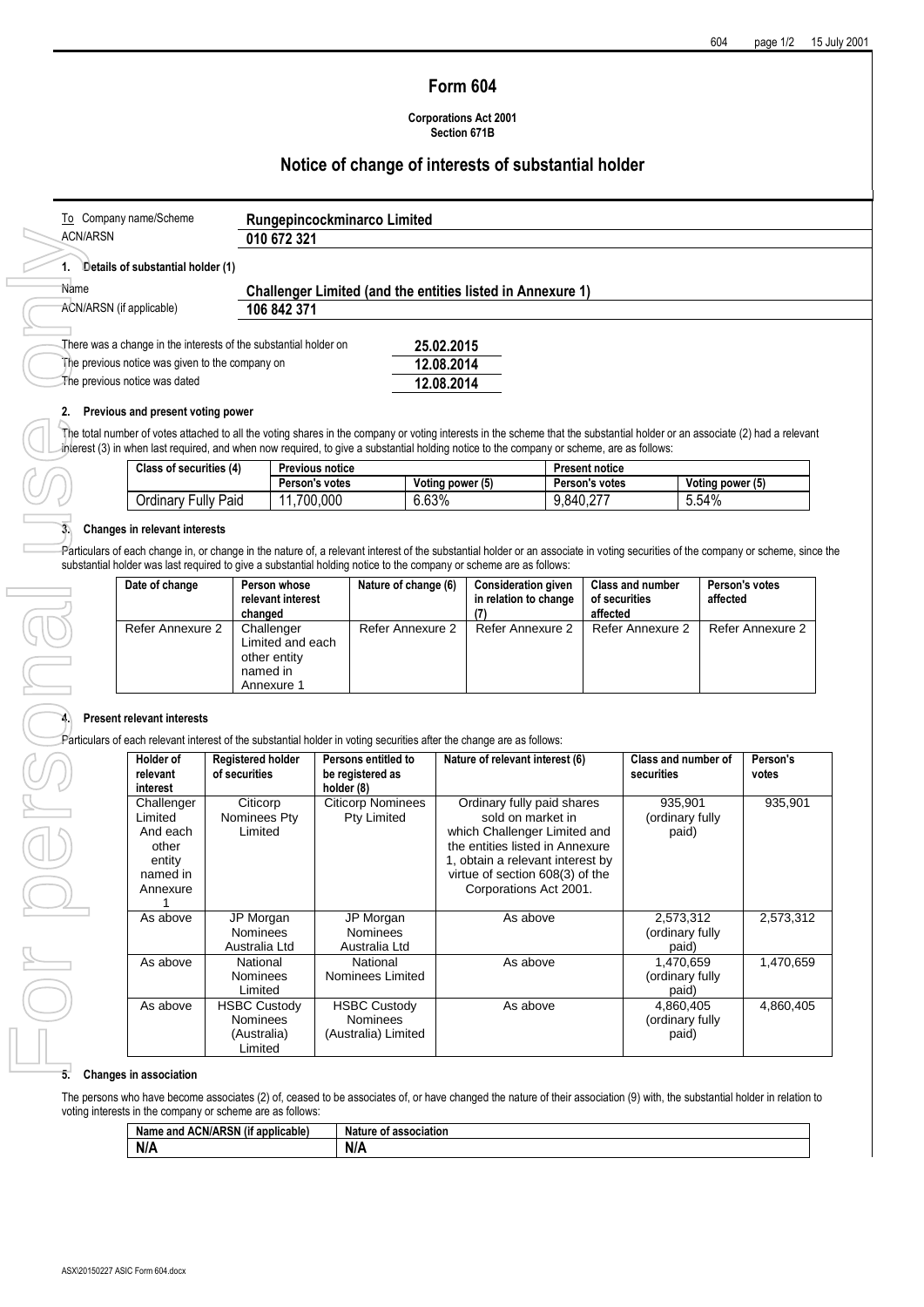### **6. Addresses**

The addresses of persons named in this form are as follows:

| Name                                      | Address                                    |
|-------------------------------------------|--------------------------------------------|
| <b>Challenger Limited</b>                 | Level 15, 255 Pitt Street, Sydney NSW 2000 |
| And each other entity named in Annexure 1 |                                            |
|                                           |                                            |
|                                           |                                            |

# **Signature**

| print name | <b>Andrew Brown</b> | capacity | <b>Company Secretary</b> |  |
|------------|---------------------|----------|--------------------------|--|
|            | " " " Mour.         |          | 27/02/2015<br>date       |  |
|            |                     |          |                          |  |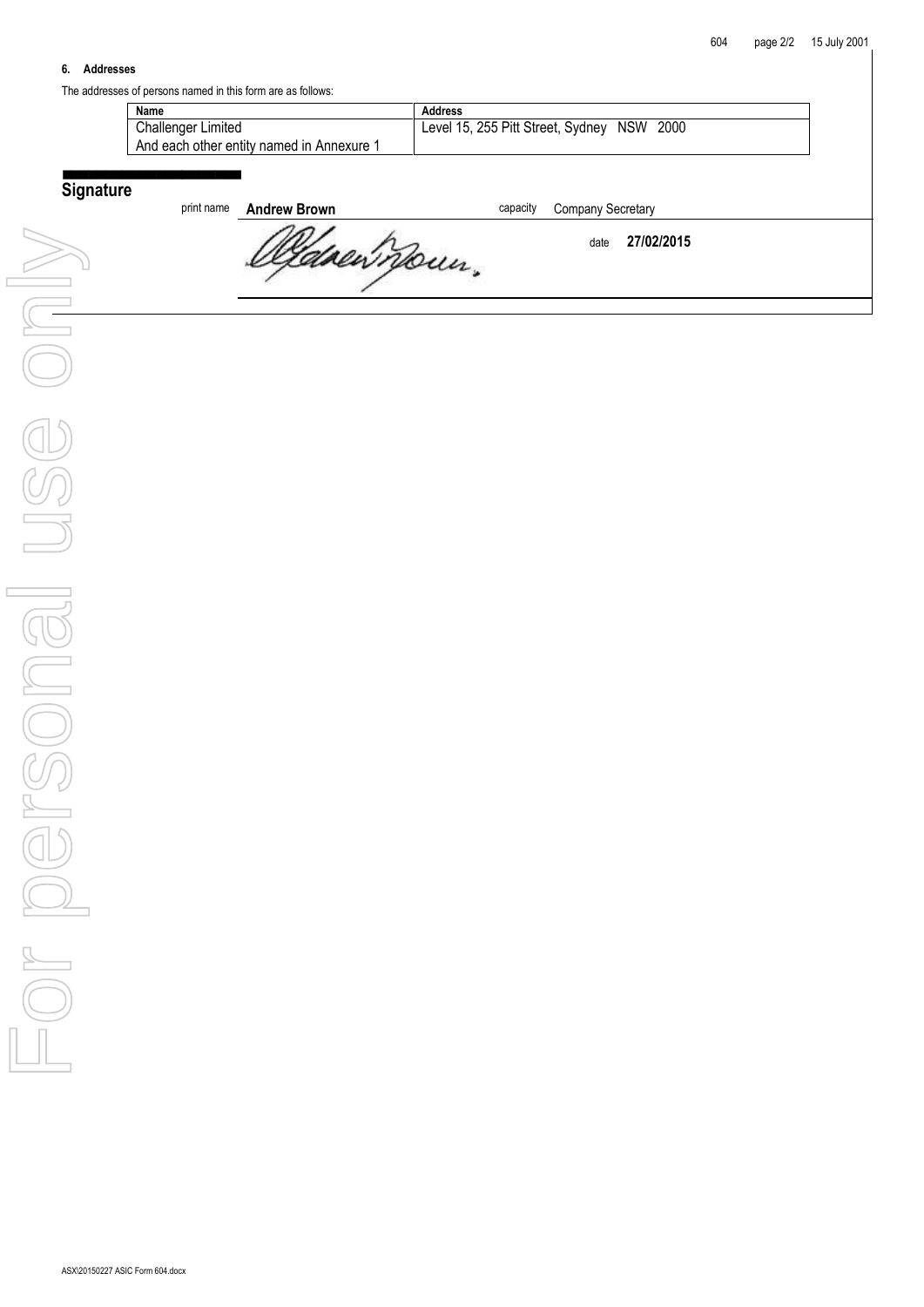**Incorporation**

This is page 1 of 5 of Annexure 1 referred to in ASIC Form 604 - Notice of change of interests of substantial holder.

drewnown.

Andrew Brown - Company Secretary of Challenger Limited

27/02/2015

**Company Name ACN / Company No. Country of** 255 FINANCE PTY LTD 168 112 507 AUSTRALIA ACCURIUM HOLDINGS PTY LTD 158 242 936 AUSTRALIA ACCURIUM PTY LTD 009 492 219 AUSTRALIA ACRUX LIMITED 082 001 152 AUSTRALIA ALLFINE HOLDINGS PTY LTD 100 231 918 AUSTRALIA ALPHACAT 2013, LTD 47159 BERMUDA ALPHINITY INVESTMENT MANAGEMENT PTY LTD 140 833 709 AUSTRALIA APPIA EUROPE LIMITED 6490323 ENGLAND/WALES APPIA FINANCE 2 LIMITED 6538054 ENGLAND/WALES APPIA FINANCE LIMITED 6490331 ENGLAND/WALES APPIA GROUP LIMITED 99865 JERSEY APPIA INVESTMENTS LIMITED 6490313 ENGLAND/WALES ARDEA INVESTMENT MANAGEMENT PTY LTD 132 902 722 AUSTRALIA ARETE INVESTMENT PARTNERS PTY LTD 167 156 961 AUSTRALIA ASSETSECURE PTY. LIMITED 110 953 618 AUSTRALIA BELVINO INVESTMENTS PTY LIMITED 147 114 387 AUSTRALIA BENTHAM ASSET MANAGEMENT PTY LTD 140 833 674 AUSTRALIA BLUEZEN PTY LTD 100 220 175 AUSTRALIA CDPG AUSTRALIA PTY LIMITED 124 498 095 AUSTRALIA CDPG LUXEMBOURG HOLDINGS SARL CONTROL B 127717 LUXEMBOURG CDPG LUXEMBOURG II SARL B 127580 LUXEMBOURG CDPG LUXEMBOURG SARL GORD CONTROLLER B 127515 LUXEMBOURG CDPG MALTA LIMITED C 41110 MALTA CESCADE PTY LIMITED 096 097 399 AUSTRALIA CFSG HOLDINGS NO 2 (VICTORIA) PTY LIMITED 107 107 601 605 AUSTRALIA CHALLENGER DIRECT PTY LTD 006 475 501 AUSTRALIA CHALLENGER DIVERSIFIED PROPERTY DEVELOPMENT PTY LIMITED 121 624 833 AUSTRALIA CHALLENGER DPG FRANCE II SAS 495 391 062 FRANCE CHALLENGER DPG FRANCE SAS 495 390 392 R.C.S. FRANCE CHALLENGER EMERGING MARKET INFRASTRUCTURE FUND PTE. LTD 200804361D SINGAPORE CHALLENGER FINANCIAL SERVICES PTY LIMITED 087 464 131 AUSTRALIA CHALLENGER FM 2 HOLDINGS PTY LIMITED **CHALLENGER FM 2 HOLDINGS PTY LIMITED** 080 036 657 CHALLENGER FM NOMINEES PTY LIMITED 130 035 353 AUSTRALIA CHALLENGER FUNDS MANAGEMENT HOLDINGS PTY LIMITED 107 728 030 AUSTRALIA CHALLENGER GROUP HOLDINGS LIMITED **CHALLENGER GROUP HOLDINGS LIMITED** 002 993 302 CHALLENGER GROUP PTY LIMITED 003 374 196 AUSTRALIA CHALLENGER GROUP SERVICES (UK) LIMITED 04244127 ENGLAND/WALES CHALLENGER GROUP SERVICES PTY. LTD. 085 657 307 AUSTRALIA CHALLENGER HOLDING VAGYONKEZELO KFT 01-09-879644 HUNGARY CHALLENGER HOME LOAN CORPORATION PTY LTD  $0.58891302$  AUSTRALIA CHALLENGER INVENTORY FINANCE SERVICING PTY LIMITED 107 706 810 AUSTRALIA CHALLENGER JERSEY I3 LIMITED 95120 JERSEY 27/2020<br>
Company Nane Company No. Countries (Company No. Countries (Company No. Countries (Company No. Countries (Company No. Countries (Company No. Countries (Company No. Countries (Company No. Countries (Company No. Cou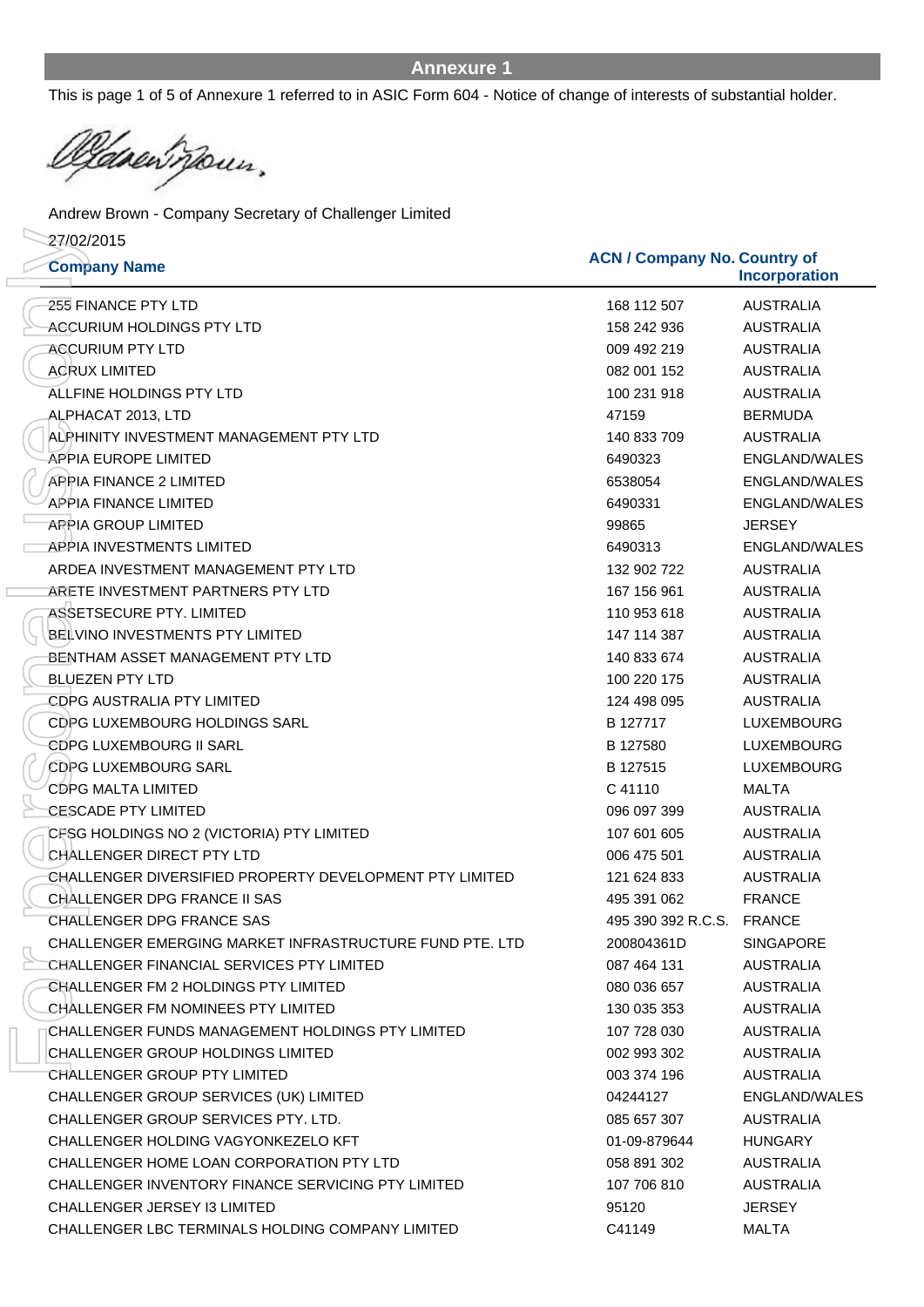This is page 2 of 5 of Annexure 1 referred to in ASIC Form 604 - Notice of change of interests of substantial holder.

<u>lidge</u>n moun,

**Company Name ACN / Company No. Country of** 27/02/2015 Andrew Brown - Company Secretary of Challenger Limited

| 27/02/2015<br><b>Company Name</b>                          | <b>ACN / Company No. Country of</b> | <b>Incorporation</b>  |
|------------------------------------------------------------|-------------------------------------|-----------------------|
| CHALLENGER LBC TERMINALS LIMITED                           | C41150                              | <b>MALTA</b>          |
| CHALLENGER LIFE COMPANY HOLDINGS PTY LTD                   | 006 381 193                         | <b>AUSTRALIA</b>      |
| CHALLENGER LIFE COMPANY LIMITED                            | 072 486 938                         | <b>AUSTRALIA</b>      |
| CHALLENGER LIFE DEBT INVESTMENTS (EUROPE) LIMITED          | 07626067                            | ENGLAND/WALES         |
| CHALLENGER LIFE FUND PROPERTY INVESTMENTS PTY LTD          | 161 212 693                         | <b>AUSTRALIA</b>      |
| <b>CHALLENGER LIFE NOMINEES NO.2 PTY LTD</b>               | 078 627 013                         | <b>AUSTRALIA</b>      |
| CHALLENGER LIFE NOMINEES NO.3 PTY LIMITED                  | 151 482 147                         | <b>AUSTRALIA</b>      |
| CHALLENGER LIFE NOMINEES PTY LTD                           | 091 336 793                         | <b>AUSTRALIA</b>      |
| CHALLENGER LIFE OFFSHORE INVESTMENTS LIMITED               | 105145                              | <b>JERSEY</b>         |
| CHALLENGER LIFE SUBSIDIARY HOLDINGS LTD                    | 099 742 122                         | <b>AUSTRALIA</b>      |
| <b>CHALLENGER LIMITED</b>                                  | 106 842 371                         | <b>AUSTRALIA</b>      |
| CHALLENGER LISTED INVESTMENTS LIMITED                      | 055 293 644                         | <b>AUSTRALIA</b>      |
| CHALLENGER LUXEMBOURG HOLDING NO.1A SARL                   | B124890                             | <b>LUXEMBOURG</b>     |
| CHALLENGER LUXEMBOURG HOLDING NO.1B SARL                   | B124891                             | <b>LUXEMBOURG</b>     |
| CHALLENGER LUXEMBOURG HOLDING NO.2 SARL                    | B124889                             | <b>LUXEMBOURG</b>     |
| CHALLENGER MANAGED INVESTMENTS (INTERNATIONAL) PTY LIMITED | 120 871 212                         | <b>AUSTRALIA</b>      |
| CHALLENGER MANAGEMENT SERVICES LIMITED                     | 092 382 842                         | <b>AUSTRALIA</b>      |
| <b>CHALLENGER MARGIN LENDING PTY LIMITED</b>               | 091 338 822                         | <b>AUSTRALIA</b>      |
| CHALLENGER MBK EMERGING MARKET INFRASTRUCTURE FUND GP LTD  | WK-209744                           | <b>CAYMAN ISLANDS</b> |
| CHALLENGER MBK FUND MANAGEMENT PTE. LTD                    | 200804360M                          | <b>SINGAPORE</b>      |
| CHALLENGER MORTGAGE MANAGEMENT PTY LTD                     | 087 271 109                         | <b>AUSTRALIA</b>      |
| CHALLENGER NON-CONFORMING FINANCE PTY LTD                  | 107 725 486                         | <b>AUSTRALIA</b>      |
| CHALLENGER ORIGINATOR FINANCE PTY LIMITED                  | 095 085 466                         | <b>AUSTRALIA</b>      |
| CHALLENGER PROPERTY ASSET MANAGEMENT PTY LTD               | 077 569 021                         | <b>AUSTRALIA</b>      |
| CHALLENGER RETIREMENT AND INVESTMENT SERVICES LIMITED      | 115 534 453                         | <b>AUSTRALIA</b>      |
| CHALLENGER SECURITISATION MANAGEMENT PTY LTD               | 100 346 898                         | <b>AUSTRALIA</b>      |
| CHALLENGER SKYBRIDGE (CAPITAL II) INVESTMENT LLP           | OC338355                            | ENGLAND/WALES         |
| CHALLENGER SKYBRIDGE (FUND SLP) JERSEY LIMITED             | 100742                              | <b>JERSEY</b>         |
| CHALLENGER SKYBRIDGE (GP HOLDINGS) INVESTMENT LLP          | OC338388                            | ENGLAND/WALES         |
| CHALLENGER SKYBRIDGE (GROUP) HOLDING COMPANY PTY LTD       | 130 888 327                         | <b>AUSTRALIA</b>      |
| CHALLENGER SKYBRIDGE (HASTINGS) HOLDING COMPANY PTY LTD    | 130 888 274                         | <b>AUSTRALIA</b>      |
| CHALLENGER SKYBRIDGE (HASTINGS) INVESTMENT LLP             | OC338387                            | ENGLAND/WALES         |
| CHALLENGER SKYBRIDGE FUND (LP) JERSEY LIMITED              | 100741                              | <b>JERSEY</b>         |
| CHALLENGER SPECIAL SERVICING PTY LIMITED                   | 107 707 415                         | <b>AUSTRALIA</b>      |
| CHALLENGER SPECIALISED FINANCE NO.2 PTY LTD                | 168 107 355                         | AUSTRALIA             |
| CHALLENGER SPECIALISED FINANCE PTY LTD                     | 164 516 401                         | <b>AUSTRALIA</b>      |
| <b>CHALLENGER TREASURY LIMITED</b>                         | 093 307 996                         | <b>AUSTRALIA</b>      |
| CHALLENGER UK TANK STORAGE LIMITED                         | 6067787                             | ENGLAND/WALES         |
| CHALLENGER UK TERMINALS LIMITED                            | 95751                               | <b>JERSEY</b>         |
| CHALLENGER WELCOME BREAK LIMITED                           | 99827                               | <b>JERSEY</b>         |
| CHALLENGER WHOLESALE FINANCE HOLDINGS PTY LIMITED          | 087 284 240                         | AUSTRALIA             |
| CHALLENGER WIND HOLDINGS PTY LIMITED                       | 151 496 061                         | <b>AUSTRALIA</b>      |
| CLASHFERN INVESTMENTS (UK) LIMITED                         | 4558112                             | ENGLAND/WALES         |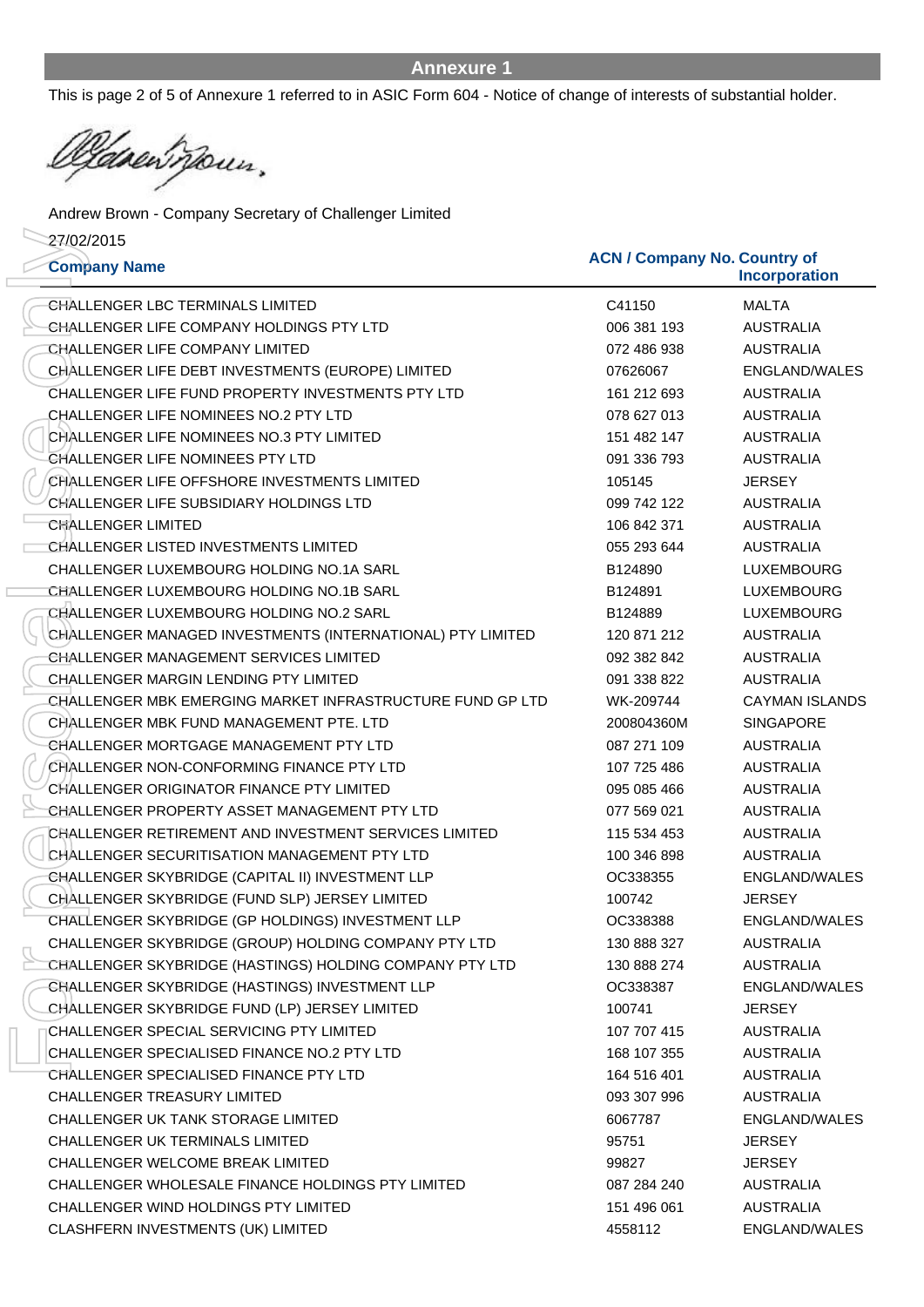This is page 3 of 5 of Annexure 1 referred to in ASIC Form 604 - Notice of change of interests of substantial holder.

<u> Va</u>sen<sup>t</sup> pour,

**Company Name ACN / Company No. Country of** 27/02/2015 Andrew Brown - Company Secretary of Challenger Limited

| 27/02/2015<br><b>Company Name</b>                        | <b>ACN / Company No. Country of</b><br><b>Incorporation</b> |                      |  |
|----------------------------------------------------------|-------------------------------------------------------------|----------------------|--|
| <b>CLS US HOLDINGS, LLC</b>                              | 5302598                                                     | <b>UNITED STATES</b> |  |
| <b>CPHIC INVESTMENTS PTY LTD</b>                         | 093 340 526                                                 | <b>AUSTRALIA</b>     |  |
| CSPP1 BROADBEACH PTY LTD                                 | 122 460 977                                                 | <b>AUSTRALIA</b>     |  |
| CSPP1 INVESTMENT COMPANY 1 PTY LIMITED                   | 120 463 023                                                 | <b>AUSTRALIA</b>     |  |
| <b>CSPP1 MAITLAND PTY LTD</b>                            | 122 460 968                                                 | <b>AUSTRALIA</b>     |  |
| <b>CSPP1 MAVIS COURT PTY LTD</b>                         | 122 461 983                                                 | <b>AUSTRALIA</b>     |  |
| <b>EMIF HOLDINGS PTY LTD</b>                             | 130 565 169                                                 | <b>AUSTRALIA</b>     |  |
| ENDOWMENT WARRANTS LIMITED                               | 009 568 503                                                 | <b>AUSTRALIA</b>     |  |
| <b>FIDANTE LIMITED</b>                                   | 06172534                                                    | ENGLAND/WALES        |  |
| FIDANTE PARTNERS (UK & EUROPE) LIMITED                   | 06393787                                                    | ENGLAND/WALES        |  |
| FIDANTE PARTNERS ALPHINITY HOLDINGS PTY LTD              | 140 716 016                                                 | <b>AUSTRALIA</b>     |  |
| EIDANTE PARTNERS ARDEA HOLDINGS PTY LTD                  | 133 865 853                                                 | <b>AUSTRALIA</b>     |  |
| FIDANTE PARTNERS ARETE HOLDINGS PTY LTD                  | 143 836 373                                                 | <b>AUSTRALIA</b>     |  |
| FIDANTE PARTNERS BENTHAM HOLDINGS PTY LTD                | 140 715 573                                                 | <b>AUSTRALIA</b>     |  |
| FIDANTE PARTNERS GP US LLC                               | 5651702                                                     | UNITED STATES        |  |
| FIDANTE PARTNERS HOLDINGS PTY LIMITED                    | 123 318 650                                                 | <b>AUSTRALIA</b>     |  |
| FIDANTE PARTNERS INVESTMENT FUNDS PUBLIC LIMITED COMPANY | 533320                                                      | <b>IRELAND</b>       |  |
| FIDANTE PARTNERS KAPSTREAM HOLDINGS PTY LIMITED          | 123 319 460                                                 | <b>AUSTRALIA</b>     |  |
| FIDANTE PARTNERS LIMITED                                 | 002 835 592                                                 | <b>AUSTRALIA</b>     |  |
| FIDANTE PARTNERS MERLON HOLDINGS PTY LTD                 | 140 715 662                                                 | <b>AUSTRALIA</b>     |  |
| FIDANTE PARTNERS METISQ HOLDINGS PTY LTD                 | 143 376 961                                                 | <b>AUSTRALIA</b>     |  |
| FIDANTE PARTNERS NOVAPORT HOLDINGS PTY LTD               | 140 715 797                                                 | <b>AUSTRALIA</b>     |  |
| FIDANTE PARTNERS R&M HOLDINGS PTY LIMITED                | 152 375 436                                                 | <b>AUSTRALIA</b>     |  |
| FIDANTE PARTNERS SERVICES LIMITED                        | 119 605 373                                                 | <b>AUSTRALIA</b>     |  |
| FIDANTE PARTNERS TEMPO HOLDINGS PTY LTD                  | 167 321 262                                                 | <b>AUSTRALIA</b>     |  |
| <b>EIDANTE PARTNERS US LLC</b>                           | 5651705                                                     | UNITED STATES        |  |
| FIDANTE PARTNERS WAVESTONE HOLDINGS PTY LIMITED          | 133 626 276                                                 | <b>AUSTRALIA</b>     |  |
| FIDANTE PARTNERS WHITEHELM HOLDINGS PTY LTD              | 169 043 903                                                 | <b>AUSTRALIA</b>     |  |
| FIDANTE PARTNERS WYETREE LIMITED                         | 09387239                                                    | ENGLAND/WALES        |  |
| <b>GASVALPO FINANCE PTY LIMITED</b>                      | 003 376 529                                                 | <b>AUSTRALIA</b>     |  |
| GASVALPO S.A.                                            | 96.960.800-6                                                | <b>CHILE</b>         |  |
| <b>GREENCAPE CAPITAL PTY LTD</b>                         | 120 328 529                                                 | <b>AUSTRALIA</b>     |  |
| <b>GV/CAYMAN COMPANY LIMITED</b>                         | OG-206918                                                   | CAYMAN ISLANDS       |  |
| GV CHILE HOLDING LIMITADA                                | 12431 17236 11675 CHILE                                     |                      |  |
| <b>GV CHILE LIMITADA</b>                                 | 12430 17253 11696 CHILE                                     |                      |  |
| GV JERSEY HOLDING COMPANY LIMITED                        | 100293                                                      | <b>JERSEY</b>        |  |
| GV JERSEY TRUSTEE COMPANY LIMITED                        | 100294                                                      | JERSEY               |  |
| GV JERSEY TRUSTEE COMPANY NO. 2 LIMITED                  | 100367                                                      | <b>JERSEY</b>        |  |
| <b>HOMELOANS LIMITED</b>                                 | 095 034 003                                                 | AUSTRALIA            |  |
| HOWARD COMMERCIAL LENDING LIMITED                        | 000 033 143                                                 | AUSTRALIA            |  |
| KAPSTREAM CAPITAL PTY LIMITED                            | 122 076 117                                                 | <b>AUSTRALIA</b>     |  |
| KINETIC INVESTMENT PARTNERS PTY LTD                      | 009 568 496                                                 | <b>AUSTRALIA</b>     |  |
| KUDU INVESTMENT MANAGEMENT LLC                           | 1231609                                                     | <b>UNITED STATES</b> |  |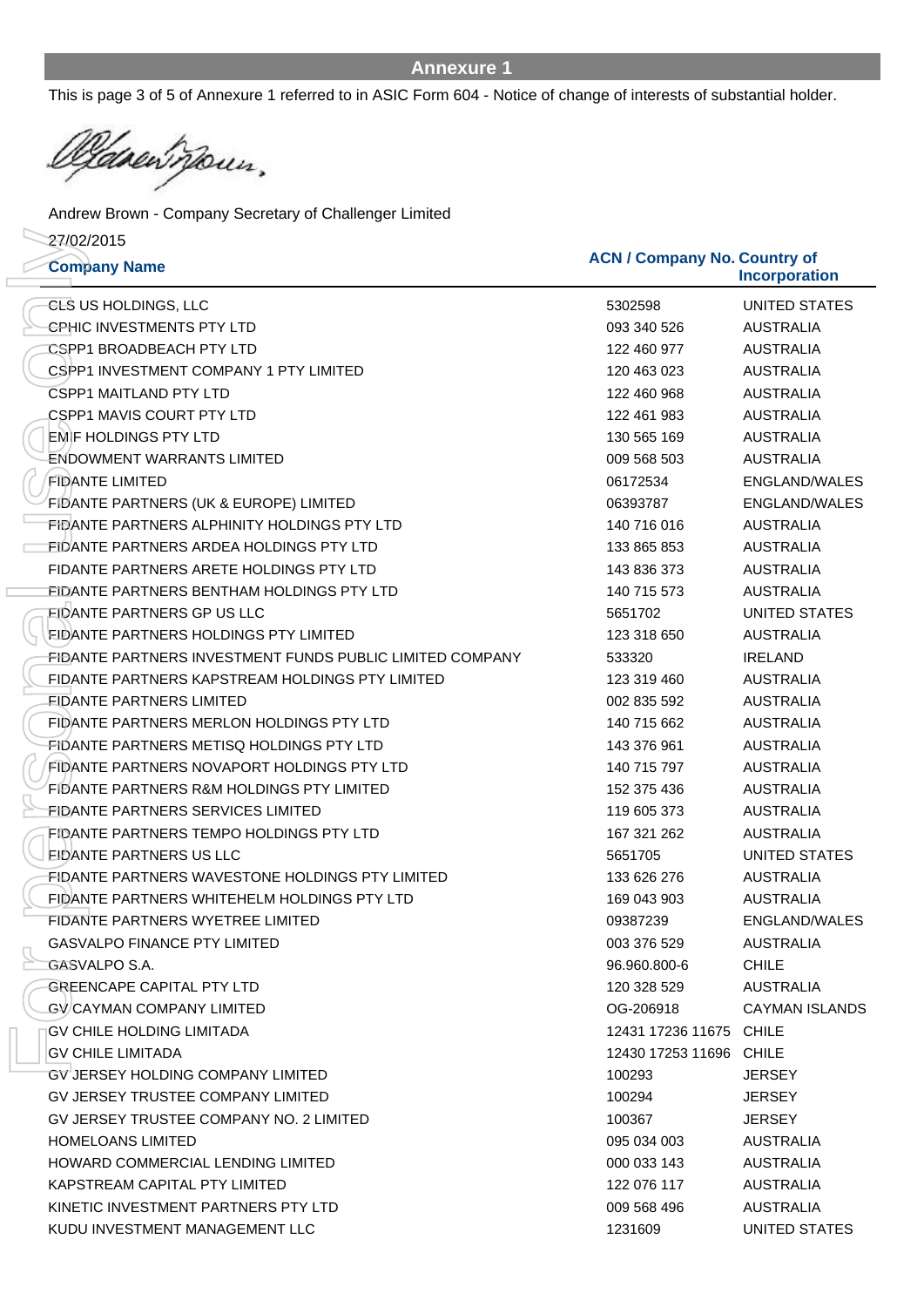This is page 4 of 5 of Annexure 1 referred to in ASIC Form 604 - Notice of change of interests of substantial holder.

Casent pour.

**Company Name ACN / Company No. Country of** 27/02/2015 Andrew Brown - Company Secretary of Challenger Limited

| 27/02/2015<br><b>Company Name</b>                                         | <b>ACN / Company No. Country of</b> | Incorporation         |
|---------------------------------------------------------------------------|-------------------------------------|-----------------------|
| <b>KUDU INVESTMENTS GP LLC</b>                                            | 1244682                             | <b>UNITED STATES</b>  |
| <b>LANV PTY LTD</b>                                                       | 147 224 502                         | <b>AUSTRALIA</b>      |
| <b>LBC TANK TERMINALS (JERSEY) LIMITED</b>                                | 97371                               | <b>JERSEY</b>         |
| LEASE COLLATERAL NO.2 PTY LTD                                             | 168 112 481                         | <b>AUSTRALIA</b>      |
| <b>LEASE COLLATERAL PTY LTD</b>                                           | 168 112 472                         | <b>AUSTRALIA</b>      |
| LEASE FUNDING MANAGEMENT PTY LTD                                          | 168 112 490                         | <b>AUSTRALIA</b>      |
| MAITLAND NOMINEE HOLDINGS PTY LIMITED                                     | 122 853 114                         | <b>AUSTRALIA</b>      |
| MÁVIS COURT DEVELOPMENT CO PTY LTD                                        | 124 112 956                         | <b>AUSTRALIA</b>      |
| <b>MAWBURY PTY LIMITED</b>                                                | 096 097 479                         | <b>AUSTRALIA</b>      |
| MERLON CAPITAL PARTNERS PTY LTD                                           | 140 833 683                         | <b>AUSTRALIA</b>      |
| <b>METISQ CAPITAL HOLDINGS PTY LTD</b>                                    | 158 011 351                         | <b>AUSTRALIA</b>      |
| METISQ CAPITAL PTY LTD                                                    | 104 642 613                         | <b>AUSTRALIA</b>      |
| METISQ CAPITAL SINGAPORE PTE, LTD.                                        | 49G                                 | <b>SINGAPORE</b>      |
| MIR ASIA PACIFIC EQUITY FEEDER FUND LTD                                   | 184062                              | <b>CAYMAN ISLANDS</b> |
| MIR ASIA PACIFIC EQUITY MASTER FUND LTD                                   | 184007                              | <b>CAYMAN ISLANDS</b> |
| MIR GREATER CHINA PTE LTD                                                 | 200715836D                          | <b>SINGAPORE</b>      |
| <b>MIR LIBRA CAPITAL MANAGEMENT LTD</b>                                   | 236748                              | <b>CAYMAN ISLANDS</b> |
| MIR LIBRA GREATER CHINA EQUITY FUND LTD                                   | WK-237319                           | <b>CAYMAN ISLANDS</b> |
| NOVAPORT CAPITAL PTY LTD                                                  | 140 833 656                         | <b>AUSTRALIA</b>      |
| OAKLANDS HILL PTY LTD                                                     | 149 814 559                         | <b>AUSTRALIA</b>      |
| OAKLANDS HILL WIND FARM PTY LTD                                           | 126 595 935                         | <b>AUSTRALIA</b>      |
| OIKOS LIMITED                                                             | 2705354                             | ENGLAND/WALES         |
| OKOS STORAGE LIMITED                                                      | 315280                              | ENGLAND/WALES         |
| RESIDENTIAL REAL ESTATE TOTAL RETURN OPPORTUNITIES FUND LTD.              | 212456                              | <b>CAYMAN ISLANDS</b> |
| RESIDENTIAL REAL ESTATE TOTAL RETURN OPPORTUNITIES MASTER FUND L.P. 27263 |                                     | <b>CAYMAN ISLANDS</b> |
| STRUCTURED CREDIT RESEARCH LLP                                            | OC328062                            | <b>ENGLAND/WALES</b>  |
| TALAVERA HERRING PTY LIMITED                                              | 086 068 984                         | <b>AUSTRALIA</b>      |
| TEMPO ASSET MANAGEMENT PTY LTD                                            | 167 321 637                         | <b>AUSTRALIA</b>      |
| THE LIBERTY GROUP CONSORTIUM PTY LTD                                      | 082 564 289                         | <b>AUSTRALIA</b>      |
| <b>TLG SERVICES PTY LIMITED</b>                                           | 092 500 608                         | <b>AUSTRALIA</b>      |
| <b>TLGH PTY LIMITED</b>                                                   | 092 927 467                         | <b>AUSTRALIA</b>      |
| TRE DATA CENTRES CANBERRA PTY LTD                                         | 141 881 227                         | <b>AUSTRALIA</b>      |
| US/LLC HOLDINGS PTY LTD                                                   | 130 888 292                         | <b>AUSTRALIA</b>      |
| <b>WATERFORD COUNTY PTY LIMITED</b>                                       | 122 853 089                         | <b>AUSTRALIA</b>      |
| WAVESTONE CAPITAL PTY LTD                                                 | 120 179 419                         | AUSTRALIA             |
| <b>WELCOME BREAK CAYMAN LIMITED</b>                                       | FC027450                            | <b>CAYMAN ISLANDS</b> |
| WELCOME BREAK GROUP HOLDINGS LIMITED                                      | FC027451                            | <b>CAYMAN ISLANDS</b> |
| <b>WELCOME BREAK GROUP LIMITED</b>                                        | 03147949                            | ENGLAND/WALES         |
| WELCOME BREAK HOLDINGS (1) LIMITED                                        | 04099287                            | ENGLAND/WALES         |
| WELCOME BREAK HOLDINGS (2) LIMITED                                        | 04379574                            | ENGLAND/WALES         |
| WELCOME BREAK HOLDINGS LIMITED                                            | 03290817                            | <b>CAYMAN ISLANDS</b> |
| <b>WELCOME BREAK LIMITED</b>                                              | 01735476                            | ENGLAND/WALES         |
| <b>WELCOME BREAK NO.1 LIMITED</b>                                         | 08331837                            | ENGLAND/WALES         |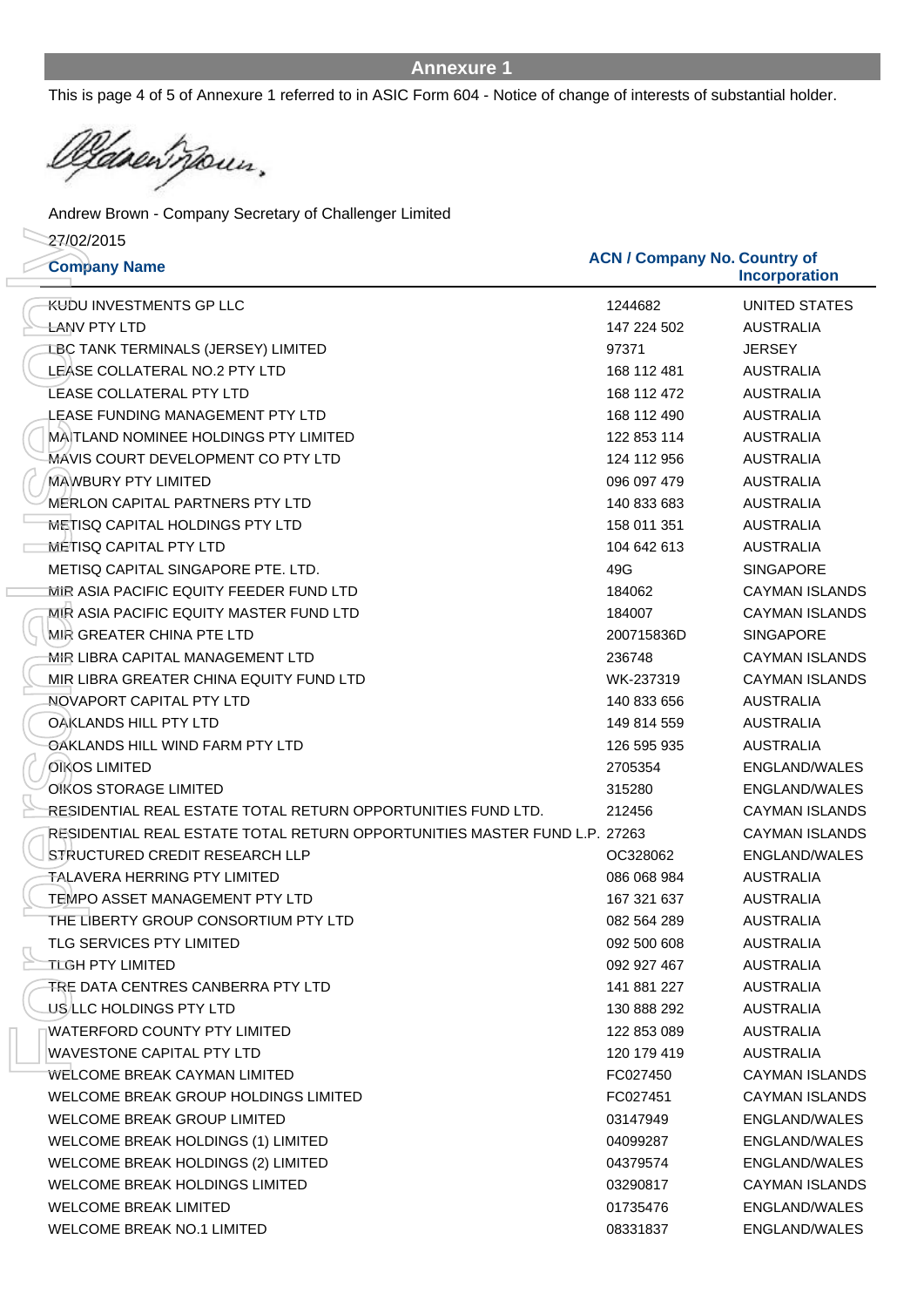This is page 5 of 5 of Annexure 1 referred to in ASIC Form 604 - Notice of change of interests of substantial holder.

den pour,

**Company Name ACN / C**  27/02/2015 Andrew Brown - Company Secretary of Challenger Limited WELCOME BREAK NO.2 LIMITED WELCOME BREAK NO.3 LIMITED WELCOME BREAK SERVICES LIMITED **EXERCISTS PLACE AND SURFAINED**<br>
WELCOME BREAK NO SUMMITED<br>
WELCOME BREAK NO SUMMITED<br>
WELCOME BREAK NO SURFAINED TO BOSSING PROGRAM<br>
WETREE RISSET ANANGEMENT LTD.<br>
WETRE FUNDS RIC<br>
WETREE RISSES ANAGEMENT LTD.<br>
WETRE FUND

WYETREE ASSET MANAGEMENT LTD.

| <b>JN / Company No. Country of</b><br><b>Incorporation</b> |               |  |  |  |
|------------------------------------------------------------|---------------|--|--|--|
| 08331870                                                   | ENGLAND/WALES |  |  |  |
| 08331918                                                   | ENGLAND/WALES |  |  |  |
| 04099292                                                   | ENGLAND/WALES |  |  |  |
| 06041569                                                   | ENGLAND/WALES |  |  |  |
| 520464                                                     | IRELAND       |  |  |  |